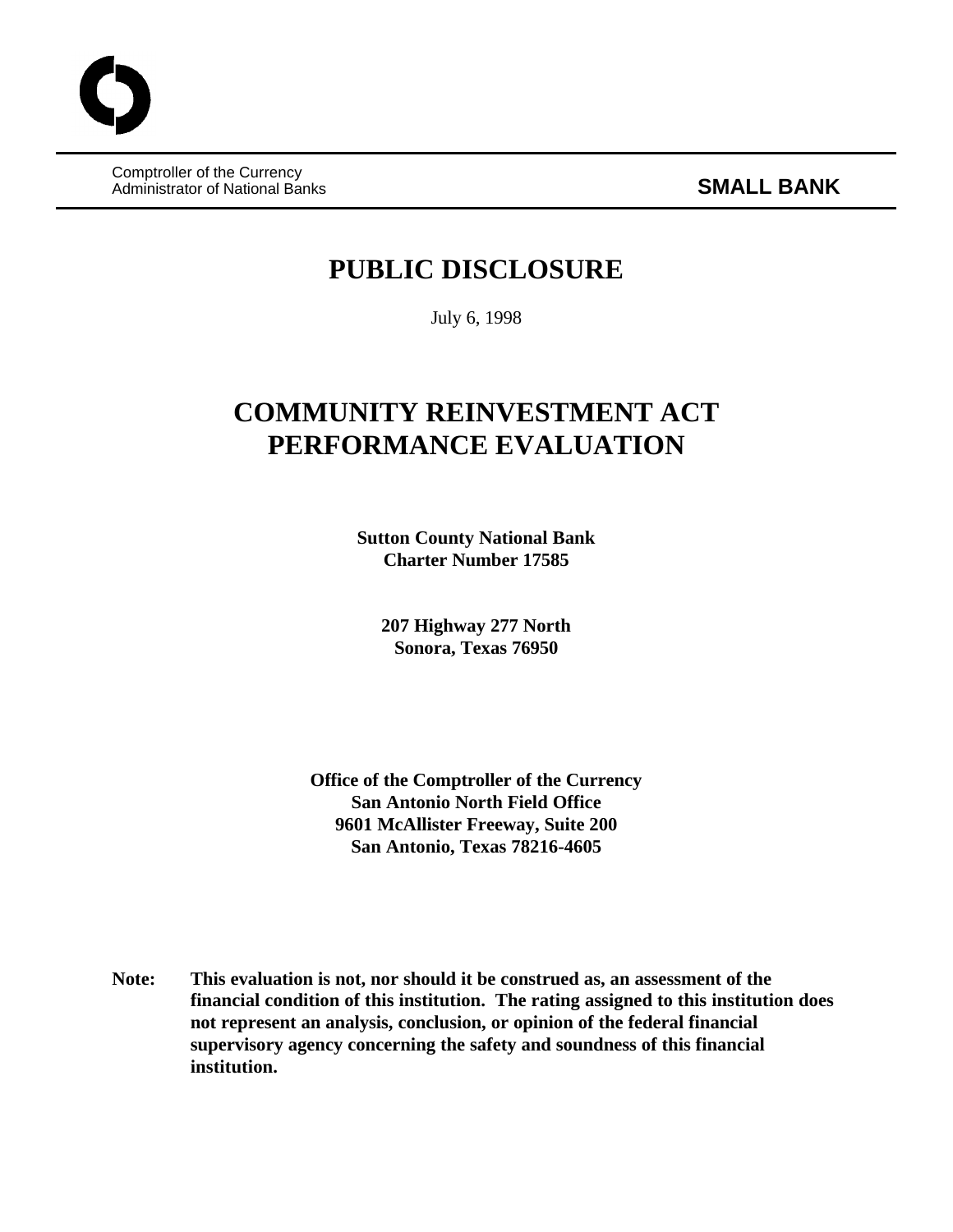# **General Information**

The Community Reinvestment Act (CRA) requires each federal financial supervisory agency to use its authority, when examining financial institutions subject to its supervision, to assess the institution's record of meeting the credit needs of its entire community, including low- and moderate-income neighborhoods, consistent with safe and sound operation of the institution. Upon conclusion of such examination, the agency must prepare a written evaluation of the institution's record of meeting the credit needs of its community.

This document is an evaluation of the CRA performance of **Sutton County National Bank** prepared by **The Office of the Comptroller of the Currency**, the institution's supervisory agency, as of **July 6, 1998.** The agency rates the CRA performance of an institution consistent with the provisions set forth in Appendix A to 12 C.F.R. Part 25.

### **Institution's CRA Rating:** This institution is rated **Satisfactory**.

Sutton County National Bank's lending performance reflects a reasonable responsiveness to community credit needs. The following describes the bank's performance:

- The loan to deposit ratio is reasonable given the bank's size and financial condition, the stable to modestly increasing economy, and the area's limited lending opportunities, and in comparison to similarly situated banks.
- The bank makes a substantial majority of the number and dollar amount of loans in the assessment area based on a review of a sample of loans made from August 1995 to June 1998.
- The distribution of borrowers reflects a reasonable penetration among individuals of different incomes and businesses of different sizes.
- An analysis of the geographic distribution of loans would not be meaningful because there are no low- or moderate-income tracts in the assessment area; therefore, such an analysis was not done.
- The bank received no consumer complaints concerning its CRA performance since the June 1995 examination.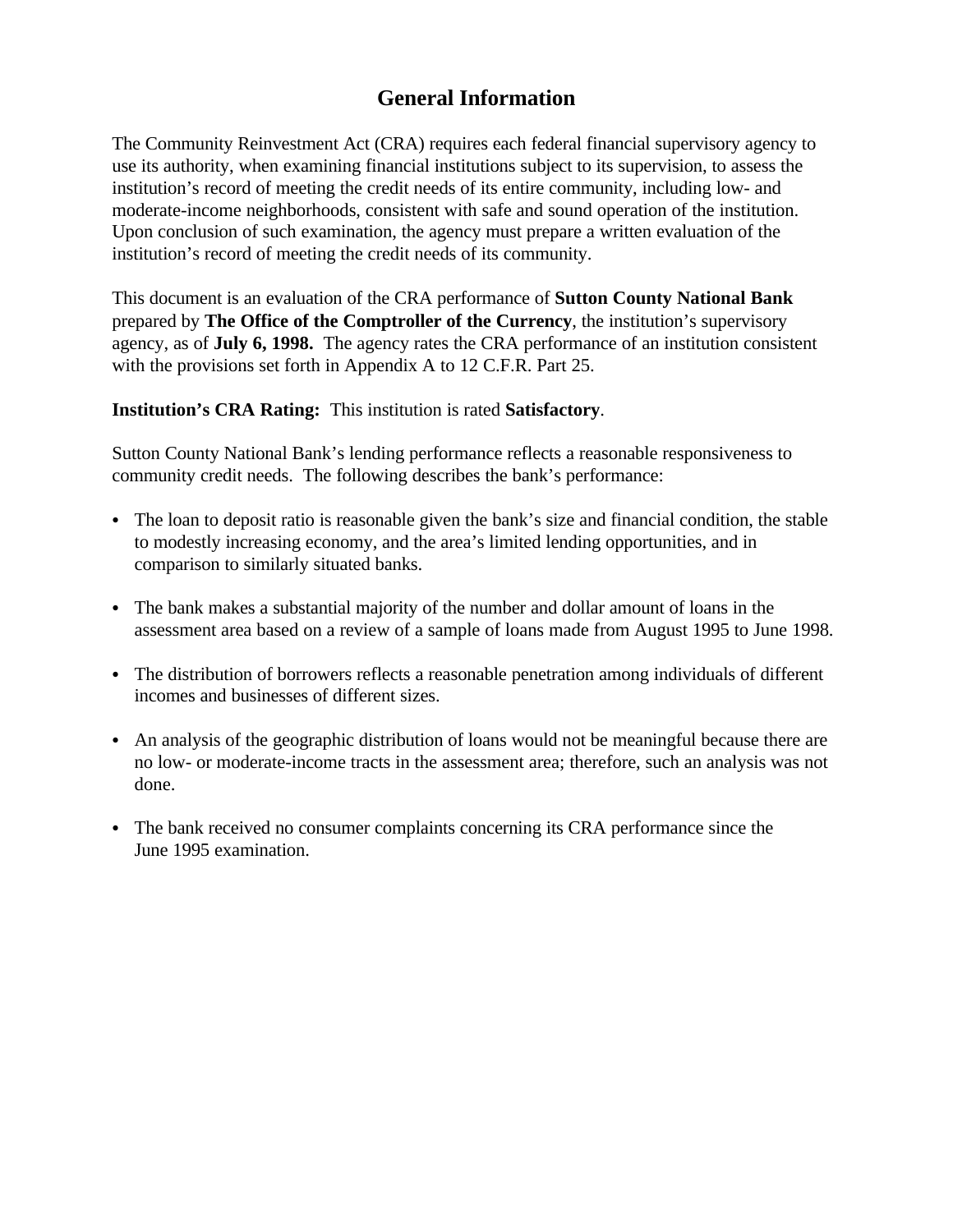The following table indicates the performance level of **Sutton County National Bank** with respect to each of the five performance criteria.

| <b>Small Institution</b><br><b>Assessment Criteria</b>                                     | <b>Sutton County National Bank</b><br><b>Performance Levels</b> |                                                               |                                                                       |  |  |  |  |  |
|--------------------------------------------------------------------------------------------|-----------------------------------------------------------------|---------------------------------------------------------------|-----------------------------------------------------------------------|--|--|--|--|--|
|                                                                                            | <b>Exceeds Standards for</b><br><b>Satisfactory Performance</b> | <b>Meets Standards for</b><br><b>Satisfactory Performance</b> | <b>Does Not Meet Standards for</b><br><b>Satisfactory Performance</b> |  |  |  |  |  |
| Loan-to-deposit<br>ratio                                                                   |                                                                 | $\mathbf x$                                                   |                                                                       |  |  |  |  |  |
| Lending in<br>assessment area                                                              |                                                                 | $\mathbf{x}$                                                  |                                                                       |  |  |  |  |  |
| Lending to<br>borrowers of<br>different incomes<br>and to businesses of<br>different sizes |                                                                 | $\mathbf x$                                                   |                                                                       |  |  |  |  |  |
| Geographic<br>distribution of loans                                                        | <b>Not Meaningful</b>                                           |                                                               |                                                                       |  |  |  |  |  |
| <b>Response to</b><br>complaints                                                           | No complaints were received since the prior examination.        |                                                               |                                                                       |  |  |  |  |  |

# **Description of Institution**

Sutton County National Bank (SCNB) opened in 1982 in the town of Sonora, Texas. Total assets are \$26 million as of June 30, 1998. The town is located in Sutton County approximately 170 miles west of San Antonio, Texas. SCNB and Del Rio Bank and Trust, Del Rio, Texas are owned by the Westex Bancorp, Inc. holding company. SCNB operates one main office with an attached drive-thru facility and two automated teller machines. Sonora is the only town located in Sutton County.

The bank's asset structure consists of 50% investment securities and 35% loans. The loan portfolio mix is as follows:

- 
- 1-4 family residential  $(26%)$  agricultural  $(6%)$
- consumer  $(43%)$  non-farm/non-residential  $(11%)$ 
	-
- 
- commercial  $(13%)$  farm land/construction  $(1%)$

The bank keeps adequate resources to meet any legal loan requests. There are no legal or financial impediments that would interfere with the bank's ability to make credit available in its assessment area. The last Community Reinvestment Act examination for SCNB is dated August 22, 1995, at which time the bank was rated *Satisfactory*.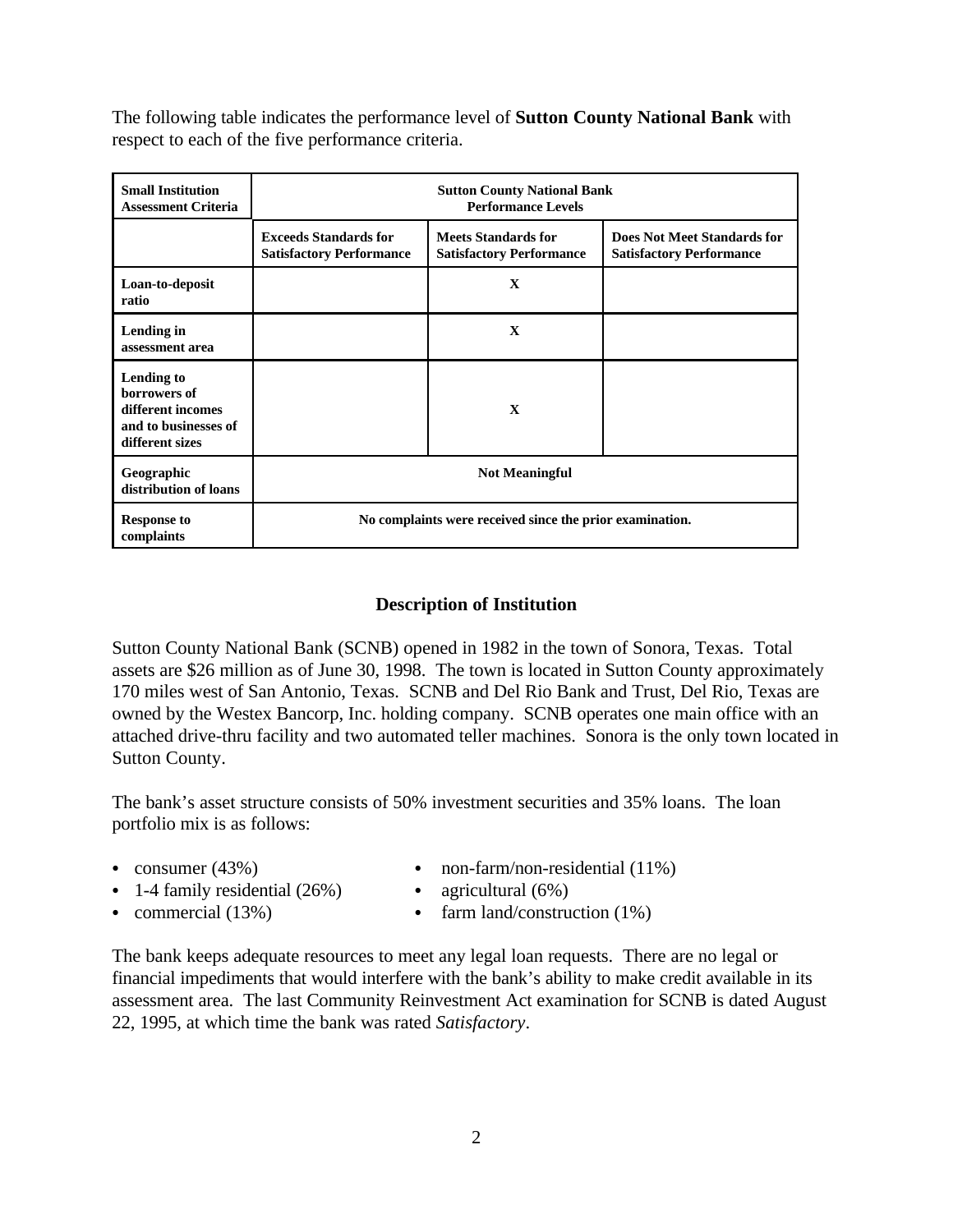#### **Description of Assessment Area**

The bank defines its assessment area (AA) as Sutton County, Texas. The area is divided into two block numbering areas, both of which are classified as middle-income areas according to the 1990 U.S. Census. Of the families residing in the AA, 17% are low-income, 18% are moderateincome, 16% are middle-income, and 49% are upper-income, based on the Texas statewide nonmetropolitan median family income (MFI) of \$24,586 as determined by the 1990 U.S. Census. The updated MFI for 1997 and 1998 are \$31,500, and \$32,100, respectively. The updated MFI was used to categorize borrower income for the samples of consumer and mortgage loans.

The assessment area has a population of approximately 4,500. The unemployment rate is 3% with population growth showing a very slight increasing trend since 1990. Major employers include the Sonora Independent School District, the City of Sonora, the Texas Department of Transportation, five oil/gas service companies, and a dirt contractor. The general economy has recovered from a downturn and is showing a modest increasing trend due to steady oil/gas activity. The general economic base is gradually shifting from historically strong agricultural sources to a stronger retail and light commercial base.

SCNB is one of three financial institutions in their assessment area. The other two financial institutions include another independently owned national bank, and an office of the Federal Land Bank. None of the three institutions command a majority of financial business in the AA.

We met with two community leaders. One provides counseling and assistance for consumers in need of housing assistance and works to increase base wages in Sutton County. The other represents county government interests. These contacts identified two specific needs where financial institutions could provide assistance. One was to assist students in completing loan applications for educational purposes. The second involves providing affordable housing programs or promoting development of rental units. Both contacts stated the local financial institutions could improve on their credit needs assessment efforts.

#### **CONCLUSIONS WITH RESPECT TO PERFORMANCE CRITERIA**:

#### *Loan to Deposit Ratio*

The loan-to-deposit (L/D) ratio meets the standard for satisfactory performance given the bank's size and financial condition, the stable to modestly increasing economy, the AA's limited lending opportunities, and in comparison to similarly situated banks. SCNB's average L/D ratio for the 11 quarters since the prior CRA evaluation is 28%, comparing reasonably to four other similarly situated banks in or contiguous to Sutton County (a six county area). The four other banks in the area have average L/D ratios for the last 11 quarters ranging from 25% to 45%. As a group, they averaged 38%. SCNB's L/D ratio has steadily risen to the current 34% at March 31, 1998, which is in line with the group average of 39%. Lending opportunities are limited as indicated by 40% of the local population being in age groups (29% under age 16 and 11% over age 65) that typically have lower borrowing needs and by the limited housing stock.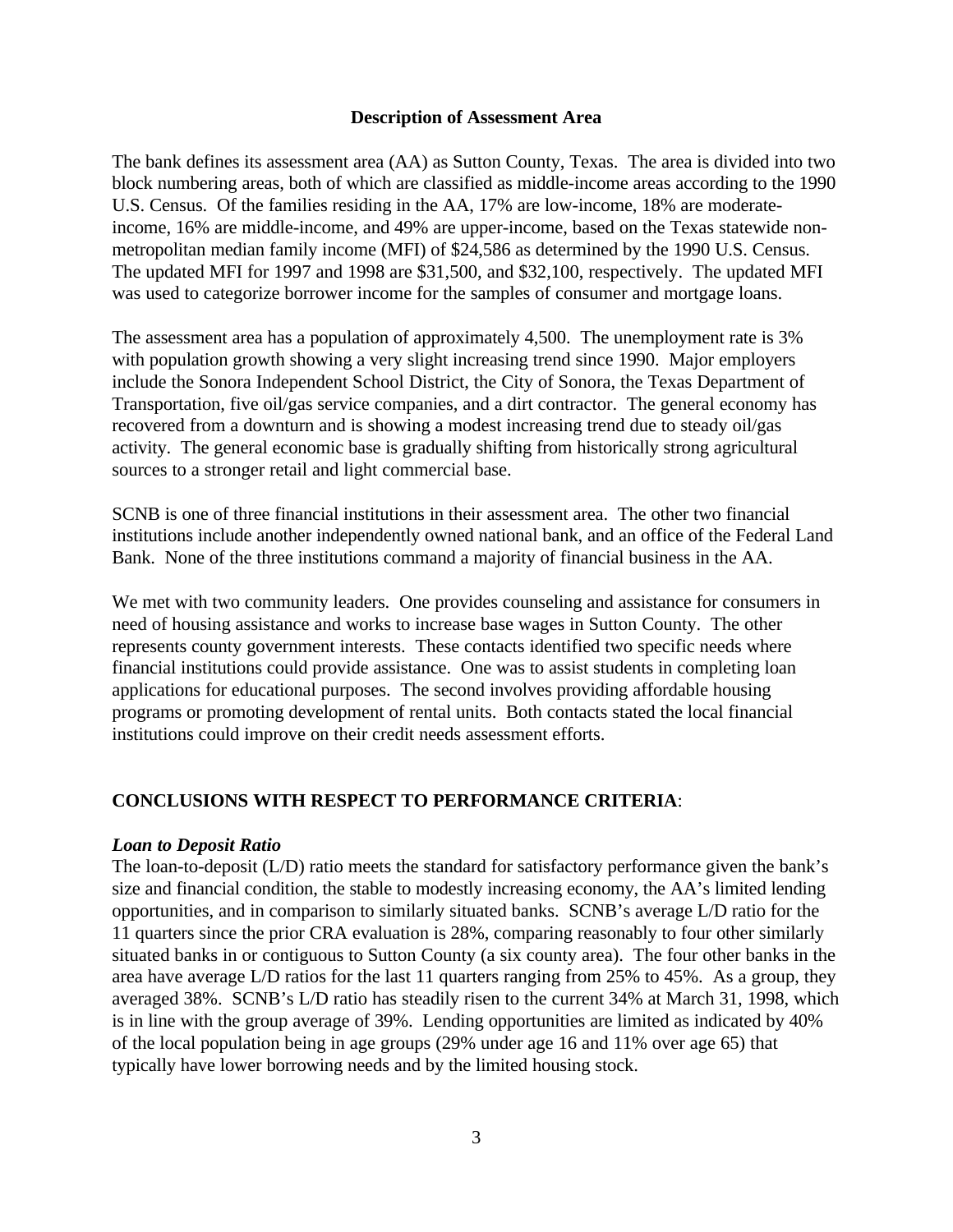### *Lending in the Assessment Area*

The bank makes a substantial majority of the number and dollar amount of loans in the assessment area. Based on a review of a sample of 58 new loans made from August 1995 to June 1998, 90% of the number of loans and 88% of the loan dollars were made within the AA.

# *Lending to Borrowers of Different Incomes and to Businesses of Different Sizes*

The distribution of borrowers reflects a reasonable penetration among individuals of different incomes and businesses of different sizes. Lending performance exceeds area demographic characteristics for consumer loans while it lags the area characteristics in mortgage loans. Commercial/Agricultural lending performance is reasonably distributed based on area demographics and the bank's size and financial resources. The following tables summarize our findings.

| <b>Lending to Borrowers of Different Income Levels</b> |                |                        |                                     |      |                           |      |                          |      |        |      |
|--------------------------------------------------------|----------------|------------------------|-------------------------------------|------|---------------------------|------|--------------------------|------|--------|------|
|                                                        |                | Low-Income<br>Families | Moderate-<br><b>Income Families</b> |      | Middle-Income<br>Families |      | Upper-Income<br>Families |      | Totals |      |
| Area Demographic<br>Characteristics                    | 18%<br>17%     |                        |                                     | 16%  |                           | 49%  |                          | 100% |        |      |
|                                                        | #              | $\%$                   | #                                   | $\%$ | #                         | $\%$ | #                        | $\%$ | #      | $\%$ |
| Mortgage Loans                                         | $\overline{0}$ | 0%                     | $\overline{0}$                      | 0%   | 1                         | 14%  | 6                        | 86%  | 7      | 100% |
| <b>Consumer Loans</b>                                  | 6              | 33%                    | 8                                   | 45%  | $\overline{2}$            | 11%  | $\overline{2}$           | 11%  | 18     | 100% |
|                                                        |                |                        |                                     |      |                           |      |                          |      |        |      |
| All $\sin(000's)$                                      | \$             | $\%$                   | \$                                  | $\%$ | $\mathcal{S}$             | $\%$ | \$                       | $\%$ | \$     | %    |
| Mortgage                                               | $\overline{0}$ | 0%                     | $\overline{0}$                      | 0%   | 28                        | 7%   | 390                      | 93%  | 418    | 100% |
| Consumer                                               | 26             | 23%                    | 41                                  | 36%  | 21                        | 18%  | 26                       | 23%  | 114    | 100% |